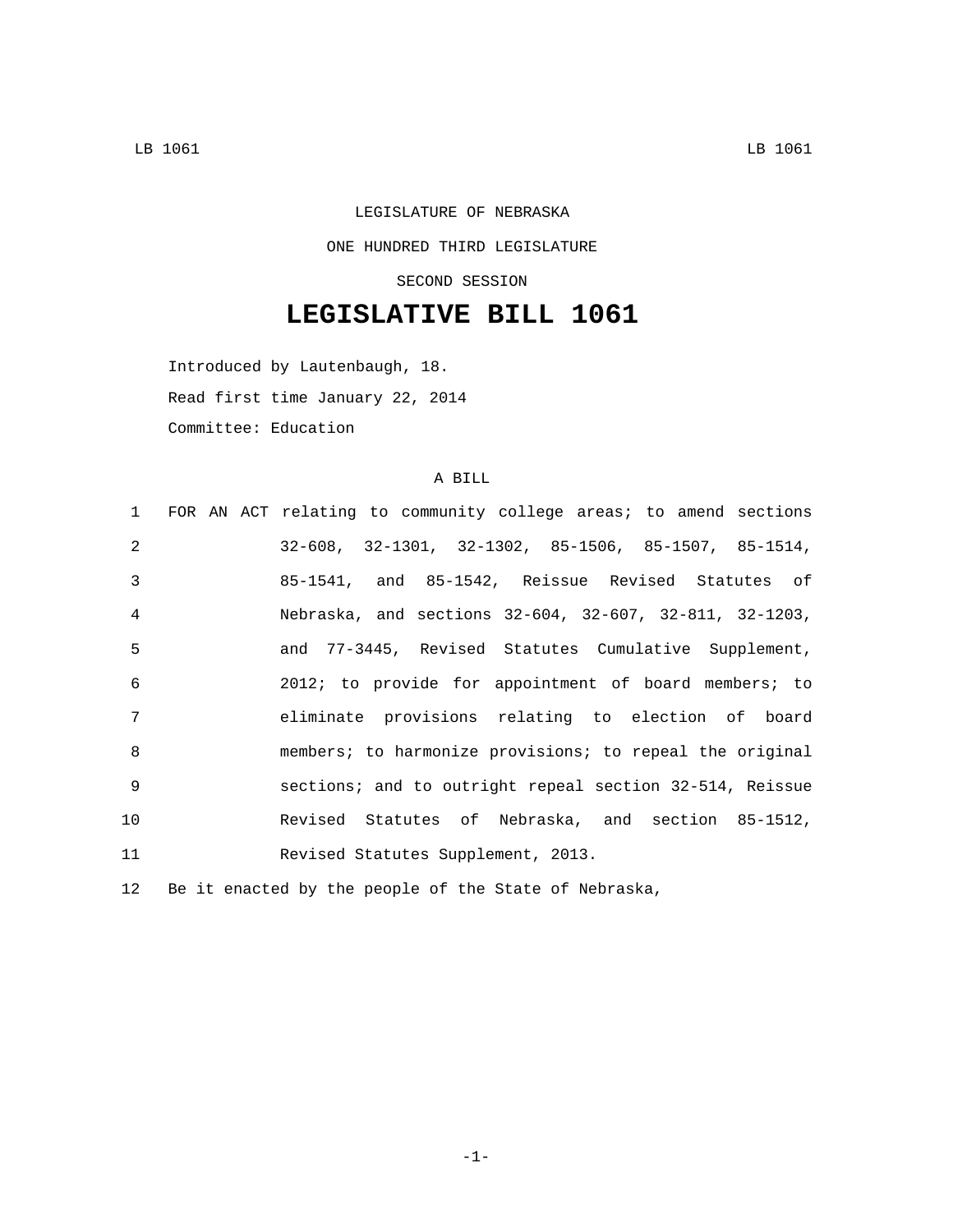Section 1. Section 32-604, Revised Statutes Cumulative 2 Supplement, 2012, is amended to read:

 32-604 (1) Except as provided in subsection (2) or (4) of this section, no person shall be precluded from being elected or appointed to or holding an elective office for the reason that he or she has been elected or appointed to or holds another elective 7 office.

 (2) No person serving as a member of the Legislature or in an elective office described in Article IV, section 1 or 20, or Article VII, section 3 or 10, of the Constitution of Nebraska shall simultaneously serve in any other elective office, except that such a person may simultaneously serve in another elective office which is filled at an election held in conjunction with the annual meeting of 14 a public body.

 (3) Whenever an incumbent serving as a member of the Legislature or in an elective office described in Article IV, section 1 or 20, or Article VII, section 3 or 10, of the Constitution of Nebraska assumes another elective office, except an elective office filled at an election held in conjunction with the annual meeting of a public body, the office first held by the incumbent shall be deemed 21 vacant.

 (4) No person serving in a high elective office shall simultaneously serve in any other high elective office, except that a county attorney may serve as the county attorney for more than one county if appointed under subsection (2) of section 23-1201.01.

$$
-2\,-
$$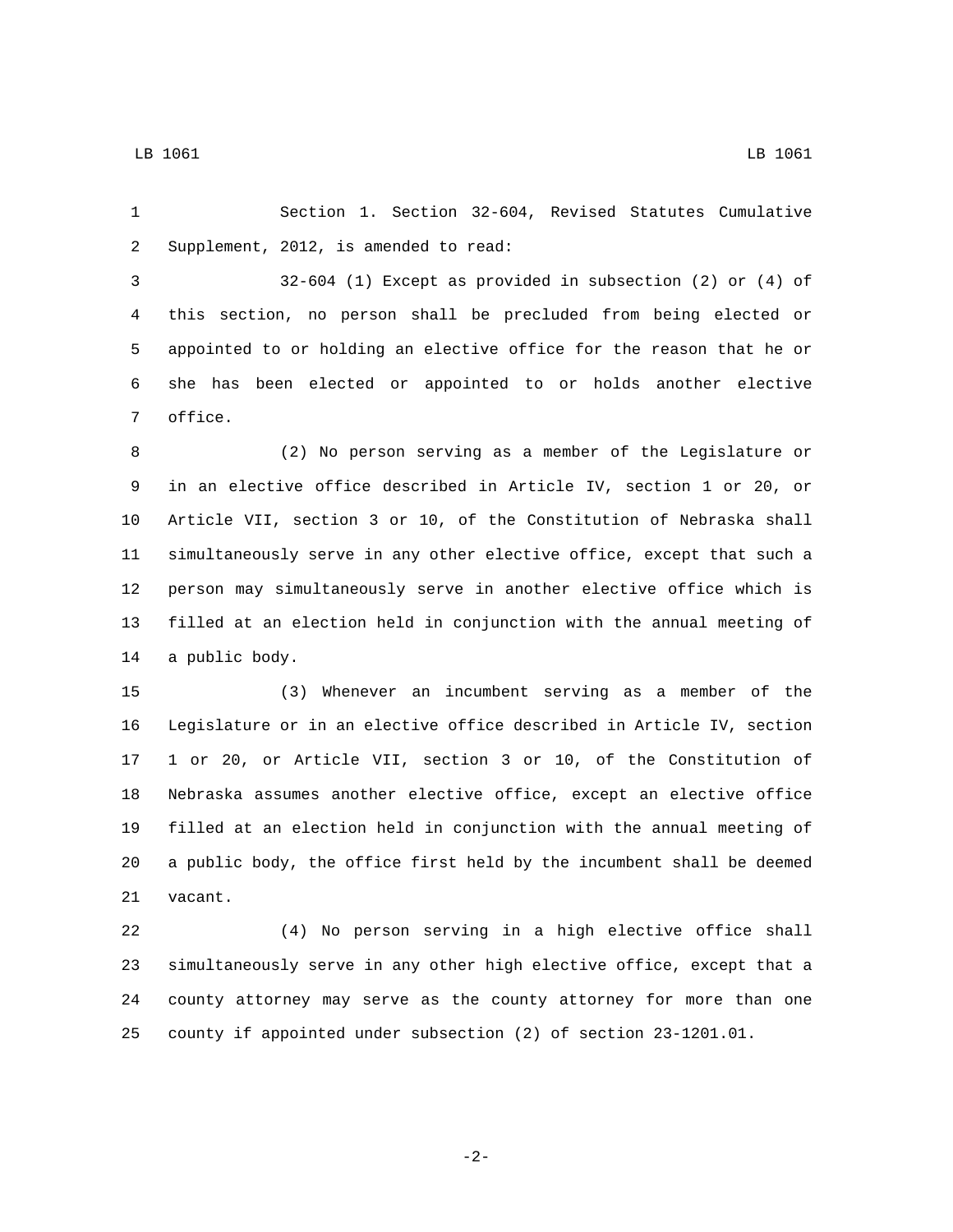LB 1061 LB 1061

 (5) Notwithstanding subsection (4) of this section, any person holding more than one high elective office upon July 15, 2010, shall be entitled to serve the remainder of all terms for which he or 4 she was elected or appointed.

 (6) For purposes of this section, (a) elective office has the meaning found in section 32-109 and includes an office which is filled at an election held in conjunction with the annual meeting of a public body created by an act of the Legislature but does not include a member of a learning community coordinating council appointed pursuant to subsection (5) or (7) of section 32-546.01 and (b) high elective office means a member of the Legislature, an elective office described in Article IV, section 1 or 20, or Article VII, section 3 or 10, of the Constitution of Nebraska, or a county, 14 city, community college area, learning community, or school district 15 elective office.

 Sec. 2. Section 32-607, Revised Statutes Cumulative 17 Supplement, 2012, is amended to read:

 32-607 All candidate filing forms shall contain the following statement: I hereby swear that I will abide by the laws of the State of Nebraska regarding the results of the primary and general elections, that I am a registered voter and qualified to be elected, and that I will serve if elected. Candidate filing forms shall also contain the candidate's name; residence address; mailing address if different from the residence address; telephone number; office sought; and party affiliation if the office sought is a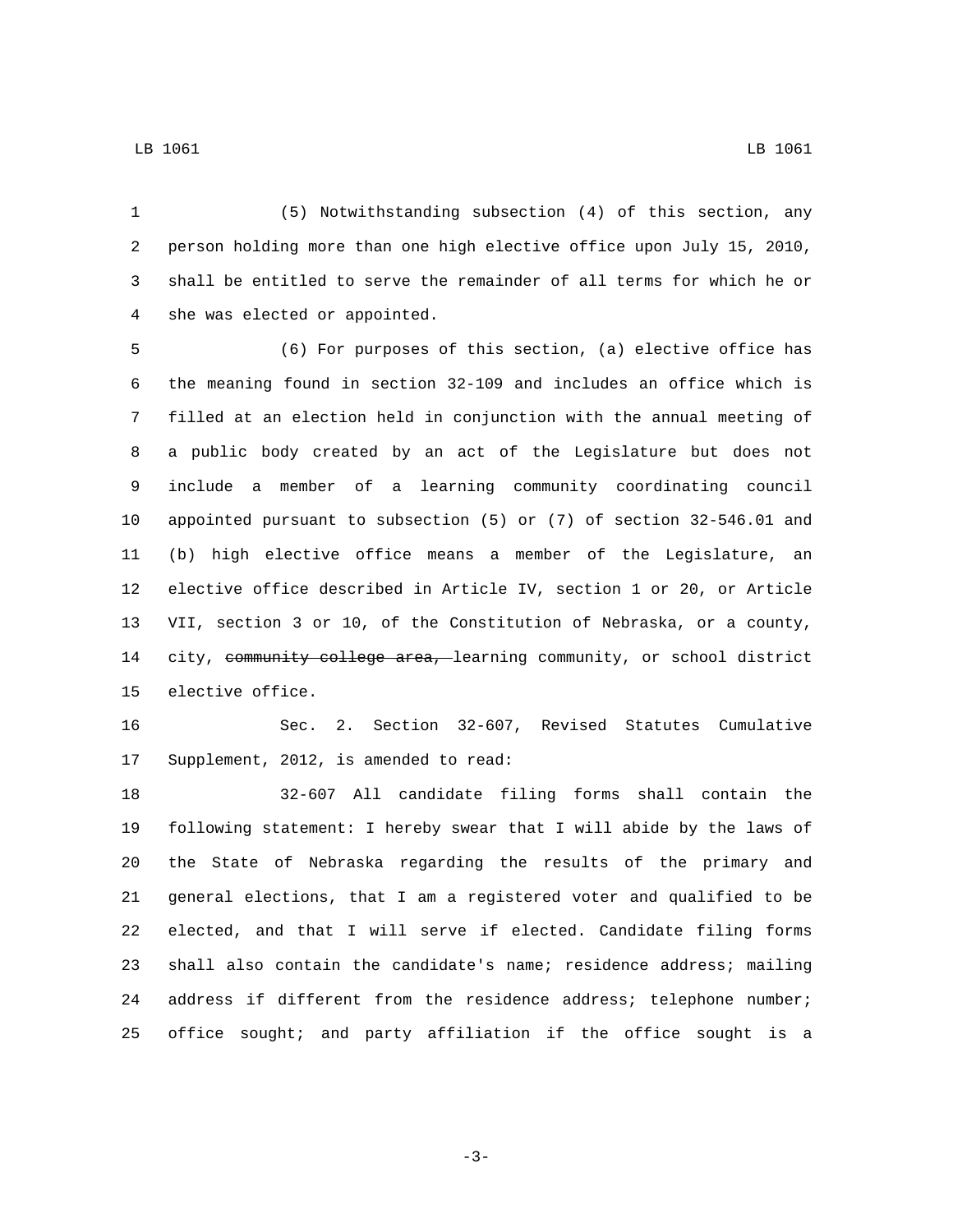partisan office. Candidate filing forms shall be filed with the 2 following filing officers:

 (1) For candidates for national, state, or congressional office, directors of public power and irrigation districts, directors of reclamation districts, directors of natural resources districts, members of the boards of educational service units, members of governing boards of community colleges, delegates to national conventions, and other offices filled by election held in more than one county and judges desiring retention, in the office of the 10 Secretary of State;

 (2) For officers elected within a county, in the office of the election commissioner or county clerk. If the candidate is not a resident of the county, he or she shall submit a certificate of registration obtained under section 32-316 with the candidate filing 15 form;

 (3) For officers in school districts which include land in adjoining counties, in the office of the election commissioner or county clerk of the county in which the greatest number of registered voters entitled to vote for the officers reside. If the candidate is not a resident of the county, he or she shall submit a certificate of registration obtained under section 32-316 with the candidate filing 22 form; and

 (4) For city or village officers, in the office of the 24 election commissioner or county clerk.

Sec. 3. Section 32-608, Reissue Revised Statutes of

-4-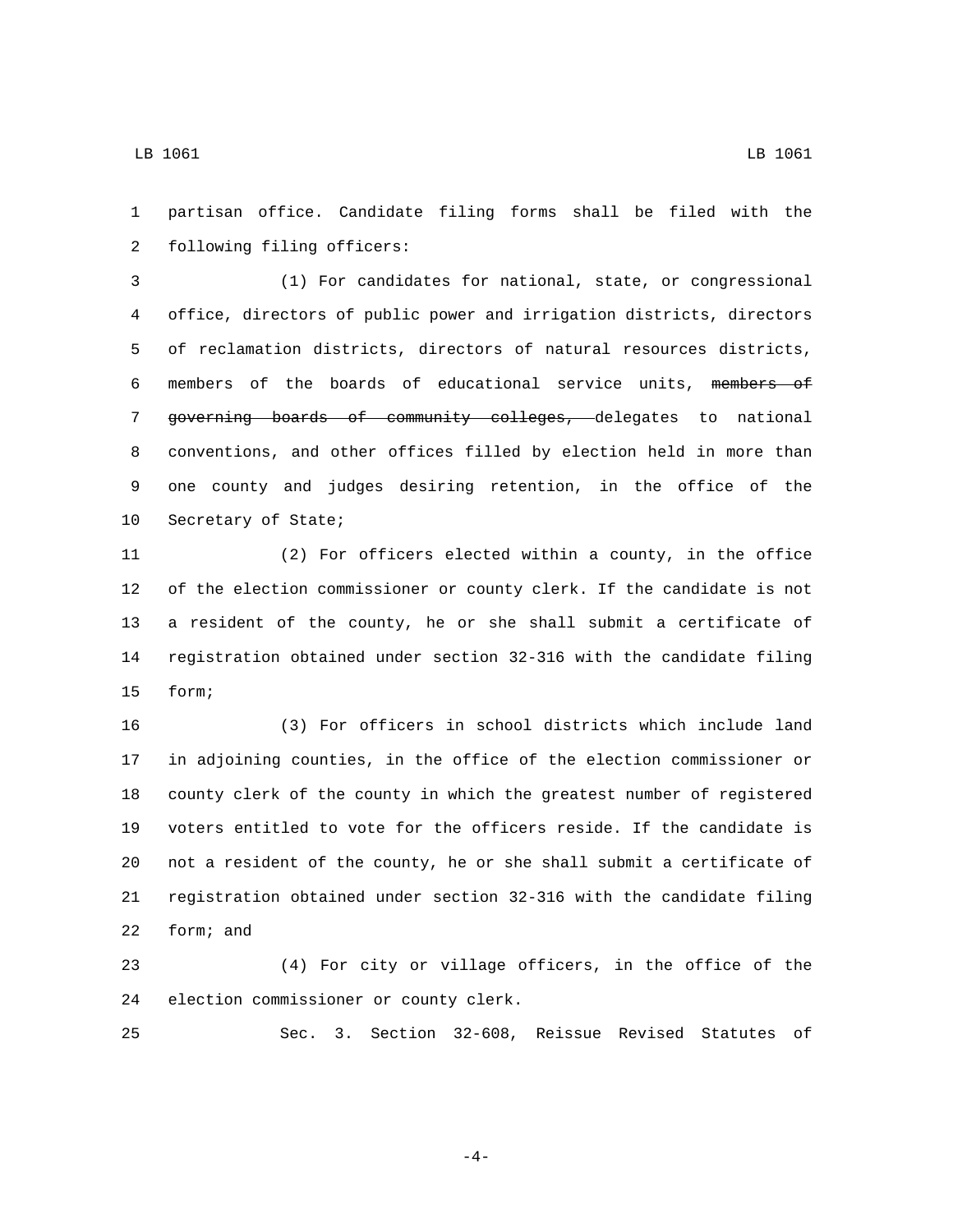LB 1061 LB 1061

1 Nebraska, is amended to read:

 32-608 (1) Except as provided in subsection (4) or (5) of this section, a filing fee shall be paid by or on behalf of each candidate prior to filing for office. For candidates who file in the office of the Secretary of State as provided in subdivision (1) of section 32-607, the filing fee shall be paid to the Secretary of State who shall remit the fee to the State Treasurer for credit to the Election Administration Fund. For candidates for any city or village office, the filing fee shall be paid to the city or village treasurer of the city or village in which the candidate resides. For candidates who file in the office of the election commissioner or county clerk, the filing fee shall be paid to the election commissioner or county clerk in the county in which the office is sought. The election commissioner or county clerk shall remit the fee to the county treasurer. The fee shall be placed in the general fund of the county, city, or village. No candidate filing forms shall be filed until the proper payment or the proper receipt showing the payment of such filing fee is presented to the filing officer. On the day of the filing deadline, the city or village treasurer's office shall remain open to receive filing fees until the hour of the filing 21 deadline.

 (2) Except as provided in subsection (4) or (5) of this 23 section, the filing fees shall be as follows:

 (a) For the office of United States Senator, state officers, including members of the Legislature, Representatives in

-5-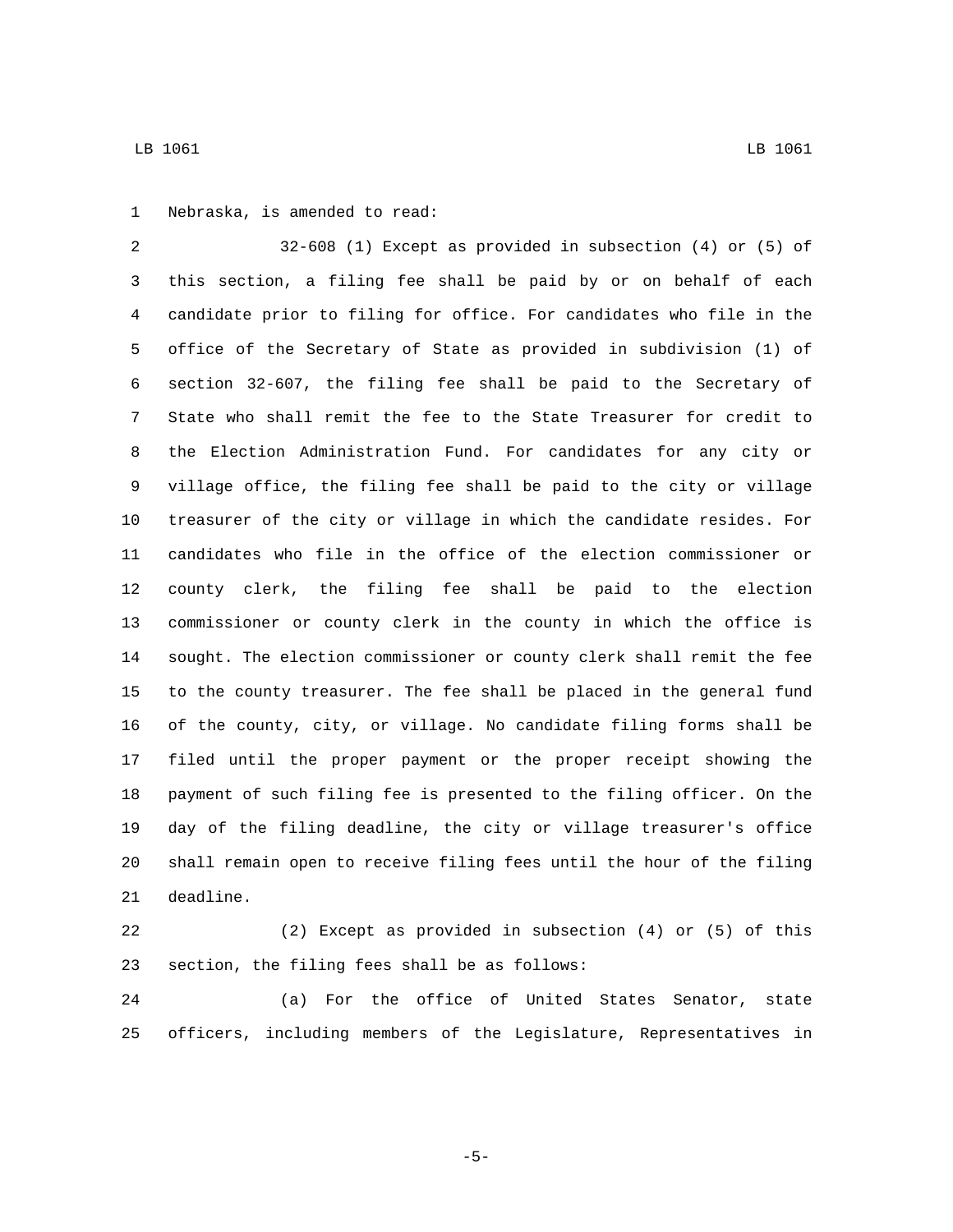Congress, county officers, and city or village officers, except the mayor or council members of cities having a home rule charter, a sum equal to one percent of the annual salary such candidate will receive if he or she is elected and qualifies for the office for which he or 5 she files as a candidate;

 (b) For directors of public power and irrigation districts in districts receiving annual gross revenue of forty million dollars or more, twenty-five dollars, and in districts receiving annual gross revenue of less than forty million dollars, 10 ten dollars;

 (c) For directors of reclamation districts, ten dollars; and

 (d) For Regents of the University of Nebraska, members of the State Board of Education, and directors of metropolitan utilities 15 districts, twenty-five dollars.

 (3) All declared write-in candidates shall pay the filing fees that are required for the office at the time that they present the write-in affidavit to the filing officer. Any undeclared write-in candidate who is nominated or elected by write-in votes shall pay the filing fee required for the office within ten days after the canvass of votes by the county canvassing board and shall file the receipt with the person issuing the certificate of nomination or the certificate of election prior to the certificate being issued.

 (4) No filing fee shall be required for any candidate filing for an office in which a per diem is paid rather than a salary

-6-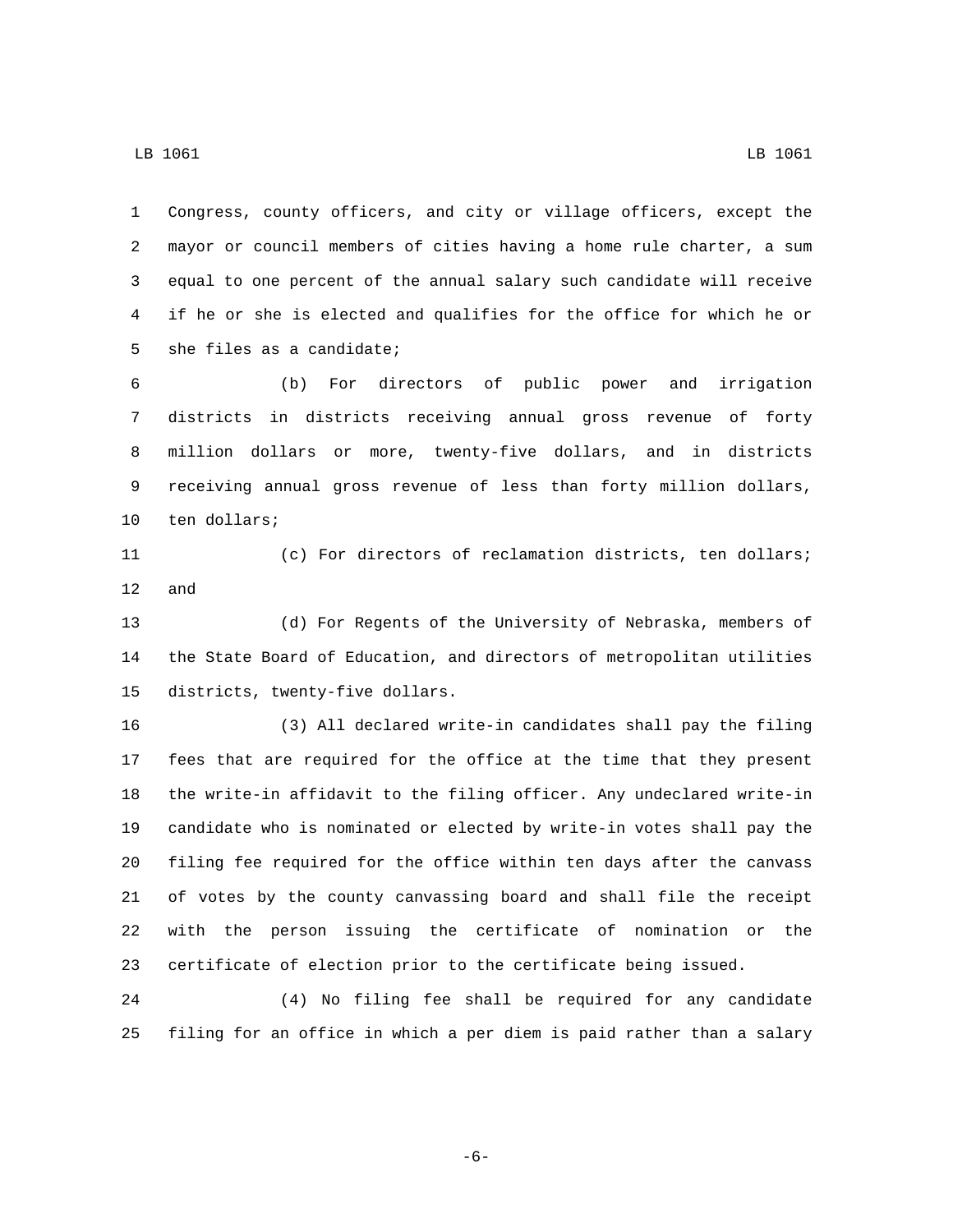or for which there is a salary of less than five hundred dollars per

 year. No filing fee shall be required for any candidate for membership on a school board, on the board of an educational service 4 unit, on the board of governors of a community college area, on the board of directors of a natural resources district, or on the board of trustees of a sanitary and improvement district.

 (5) No filing fee shall be required of any candidate completing an affidavit requesting to file for elective office in forma pauperis. A pauper shall mean a person whose income and other resources for maintenance are found under assistance standards to be insufficient for meeting the cost of his or her requirements and whose reserve of cash or other available resources does not exceed the maximum available resources that an eligible individual may own. Available resources shall include every type of property or interest in property that an individual owns and may convert into cash except: 16 (a) Real property used as a home;

 (b) Household goods of a moderate value used in the home; 18 and

 (c) Assets to a maximum value of three thousand dollars used by a recipient in a planned effort directed towards self-21 support.

 (6) If any candidate dies prior to an election, the spouse of the candidate may file a claim for refund of the filing fee with the proper governing body prior to the date of the election. Upon approval of the claim by the proper governing body, the filing

-7-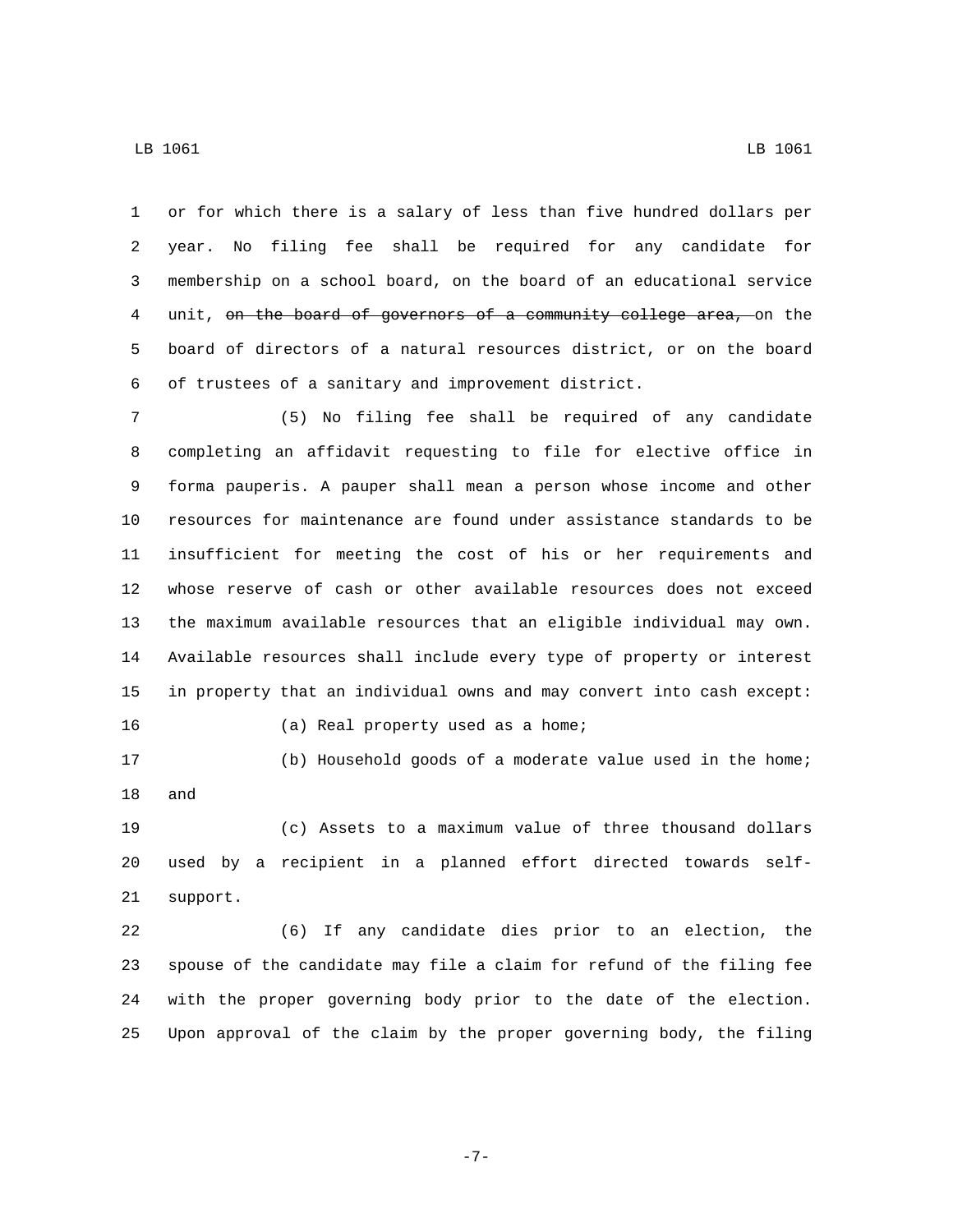1 fee shall be refunded.

 Sec. 4. Section 32-811, Revised Statutes Cumulative Supplement, 2012, is amended to read:3

 32-811 (1) If the names of candidates properly filed for nomination at the primary election for directors of natural resources districts, directors of public power districts, members of airport authority boards elected pursuant to sections 32-547 to 32-549, 8 members of the boards of governors of community college areas, members of the boards of Class III or Class V school districts which nominate candidates at a primary election, and officers of cities of the first or second class and cities having a city manager plan of government do not exceed two candidates for each position to be filled, any such candidates shall be declared nominated and their names shall not appear on any primary election ballots. The official abstract of votes kept by the county or state shall show the names of such candidates with the statement Nominated Without Opposition. The election commissioner or county clerk shall place the names of such automatically nominated candidates on the general election ballot as 19 provided in section 32-814.

 (2) Candidates shall not appear on the ballot in the primary election for the offices listed in subsection (2) of section  $32-606$ .

 (3) If the number of candidates for delegates to a county or national political party convention are the same in number or less than the number of candidates to be elected, the names shall not

-8-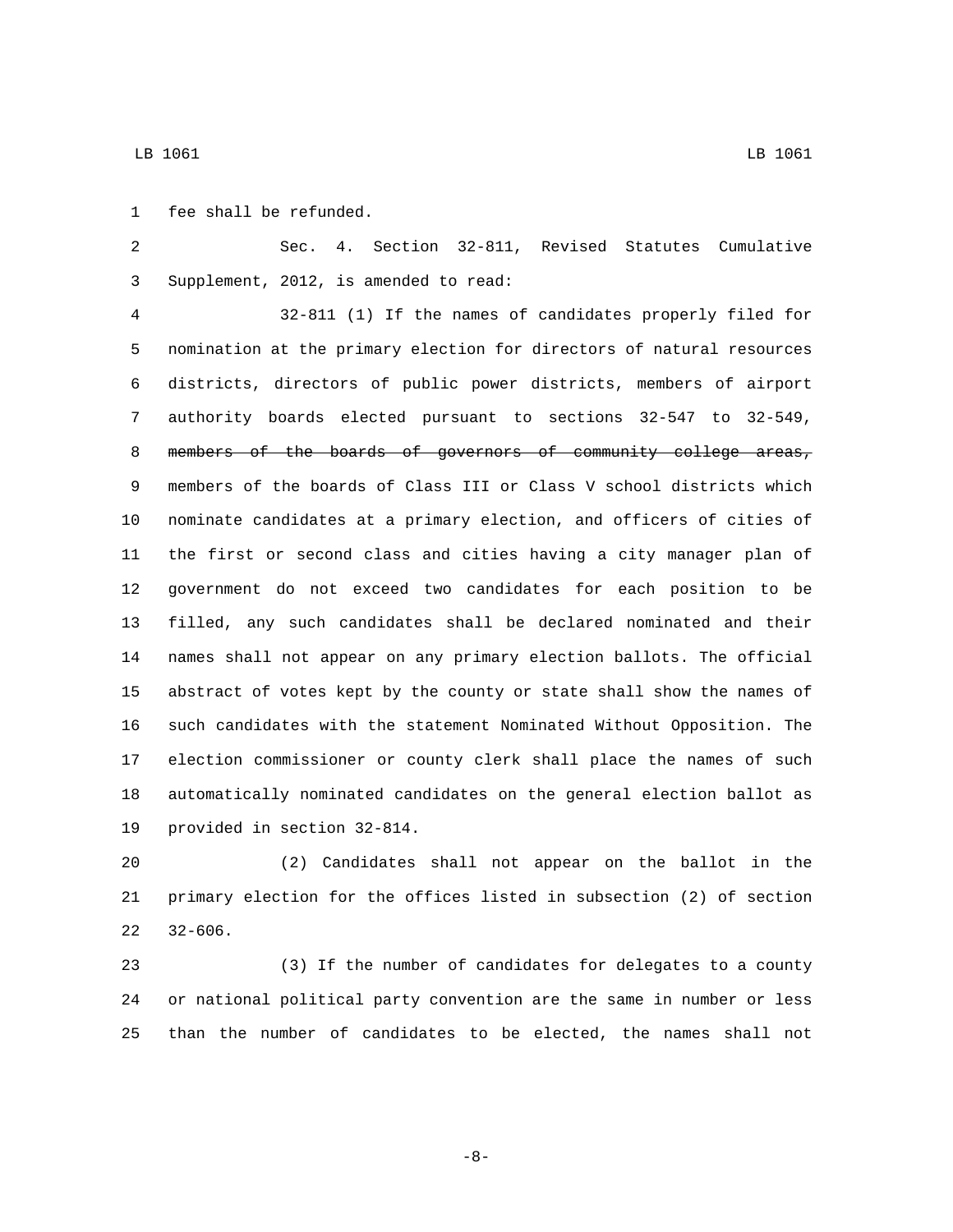appear on the primary election ballot and those so filed shall 2 receive a certificate of election.

 Sec. 5. Section 32-1203, Revised Statutes Cumulative Supplement, 2012, is amended to read:4

 32-1203 (1) Each city, village, school district, public power district, sanitary and improvement district, metropolitan utilities district, fire district, natural resources district, 8 community college area, learning community coordinating council, educational service unit, hospital district, reclamation district, and library board shall pay for the costs of nominating and electing its officers as provided in subsection (2), (3), or (4) of this section. If a special issue is placed on the ballot at the time of the statewide primary or general election by any political subdivision, the political subdivision shall pay for the costs of the election as provided in subsection (2), (3), or (4) of this section. The districts listed in this subsection shall furnish to the Secretary of State and election commissioner or county clerk any maps and additional information which the election commissioner or county clerk may require in the proper performance of their duties in the conduct of elections and certification of results.

 (2) The charge for each primary and general election shall be determined by (a) ascertaining the total cost of all chargeable costs as described in section 32-1202, (b) dividing the total cost by the number of precincts participating in the election to fix the cost per precinct, (c) prorating the cost per precinct by

-9-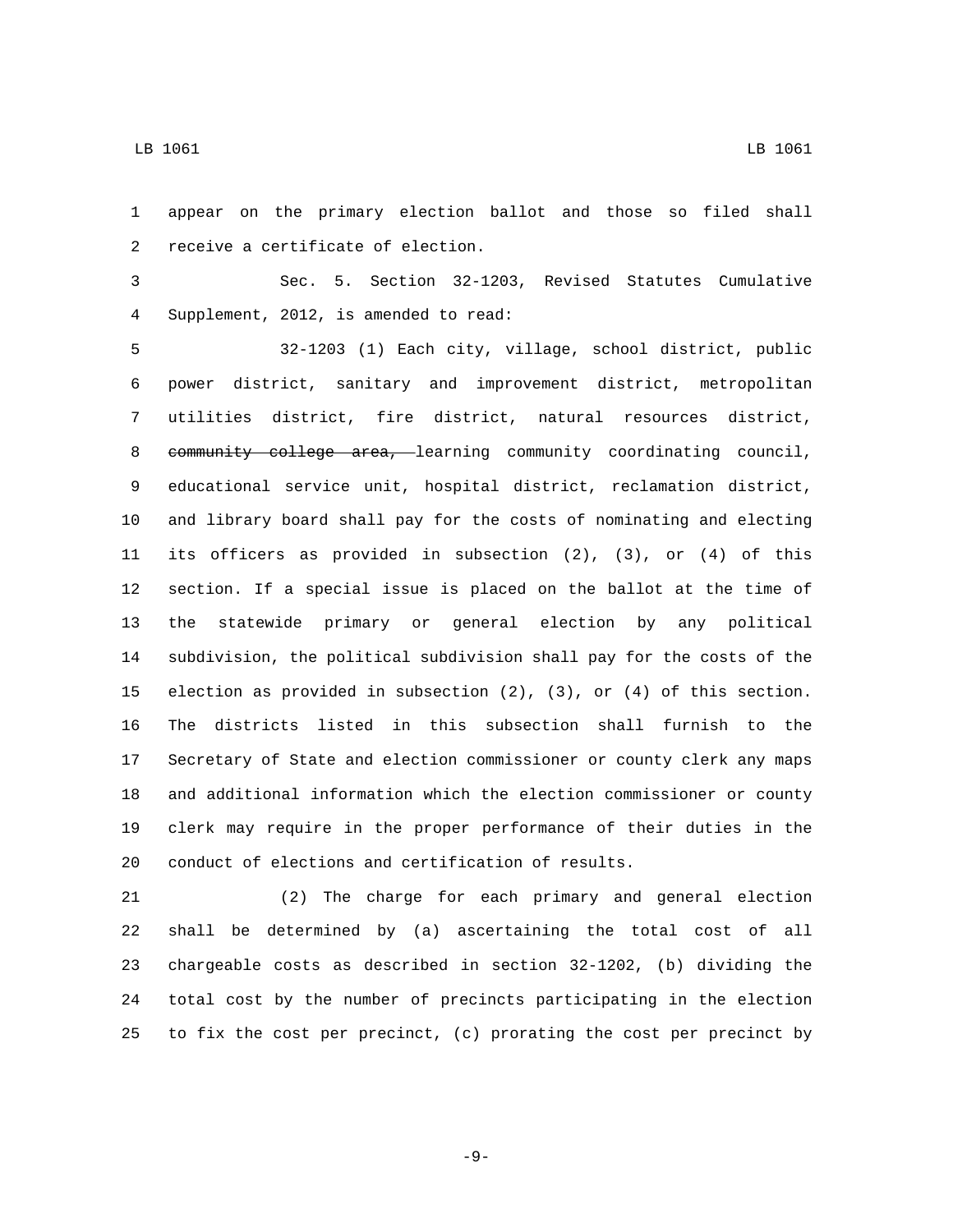the inked ballot inch in each precinct for each political subdivision, and (d) totaling the cost for each precinct for each political subdivision, except that the minimum charge for each primary and general election for each political subdivision shall be 5 fifty dollars.

 (3) In lieu of the charge determined pursuant to subsection (2) of this section, the election commissioner or county clerk may charge public power districts the fee for election costs 9 set by section 70-610.

 (4) In lieu of the charge determined pursuant to subsection (2) of this section, the election commissioner or county clerk may bill school districts directly for the costs of an election 13 held under section 10-703.01.

 Sec. 6. Section 32-1301, Reissue Revised Statutes of 15 Nebraska, is amended to read:

 32-1301 For purposes of sections 32-1301 to 32-1309, filing clerk shall mean the election commissioner or county clerk for recall of elected officers of cities, villages, counties, irrigation districts, natural resources districts, public power districts, 20 school districts, community college areas, educational service units, hospital districts, and metropolitan utilities districts.

 Sec. 7. Section 32-1302, Reissue Revised Statutes of 23 Nebraska, is amended to read:

 32-1302 (1) Except for trustees of sanitary and improvement districts, any elected official of a political

 $-10-$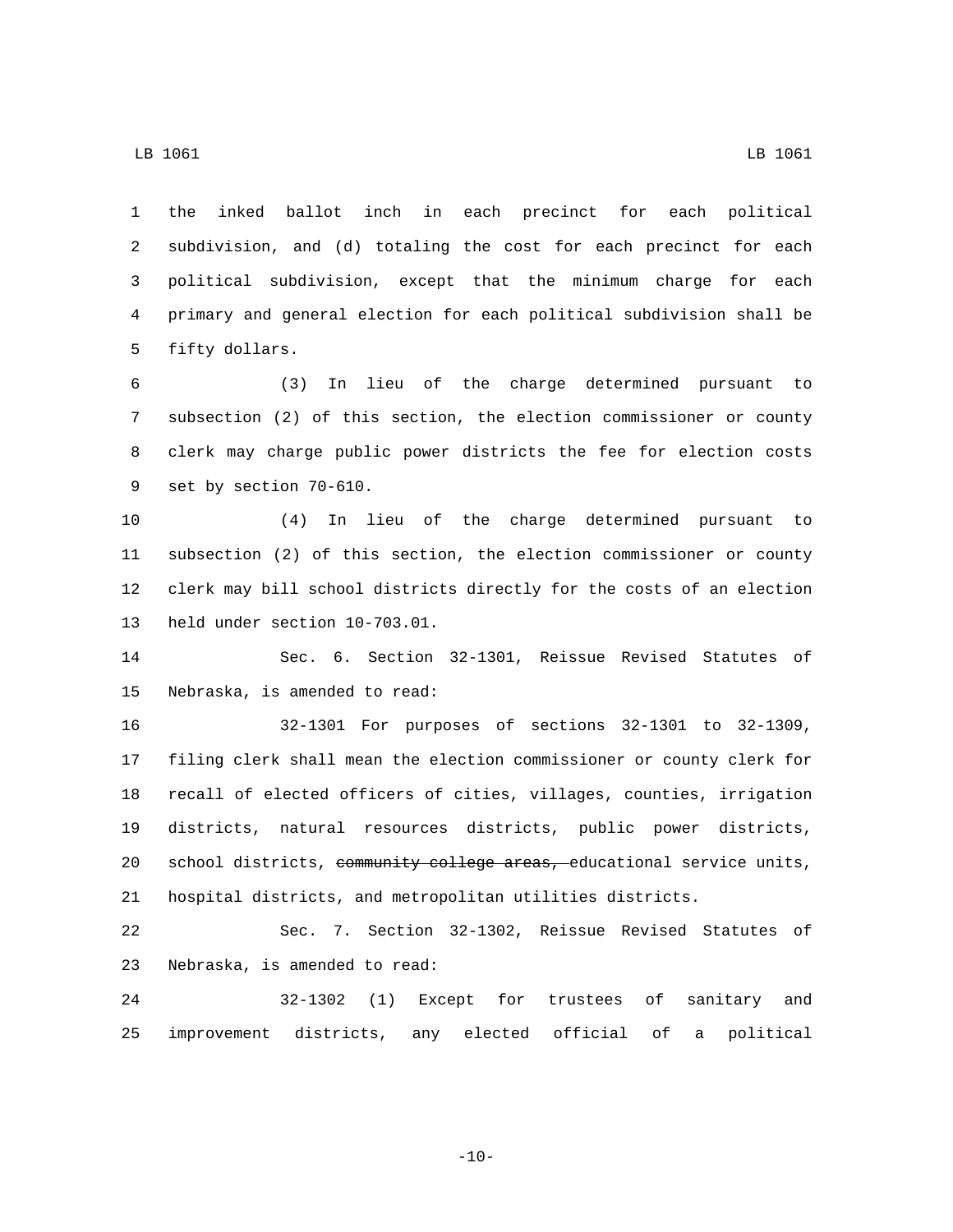subdivision and any elected member of the governing bodies of cities, villages, counties, irrigation districts, natural resources 3 districts, public power districts, school districts, community 4 college areas, educational service units, hospital districts, and metropolitan utilities districts may be removed from office by recall pursuant to sections 32-1301 to 32-1309. A trustee of a sanitary and improvement district may be removed from office by recall pursuant to

8 sections 31-786 to 31-793.

 (2) If due to reapportionment the boundaries of the area served by the official or body change, the recall procedure and special election provisions of sections 32-1301 to 32-1309 shall apply to the registered voters within the boundaries of the new area.

 (3) The recall procedure and special election provisions of such sections shall apply to members of the governing bodies listed in subsection (1) of this section, other than sanitary and improvement districts, who are elected by precinct, district, or subdistrict of the political subdivision. Only registered voters of such member's precinct, district, or subdistrict may sign a recall petition or vote at the recall election. The recall election shall be held within the member's precinct, district, or subdistrict. When an elected member is nominated by precinct, district, or subdistrict in the primary election and elected at large in the general election, the recall provisions shall apply to the registered voters at the 24 general election.

(4) The recall procedure and special election provisions

-11-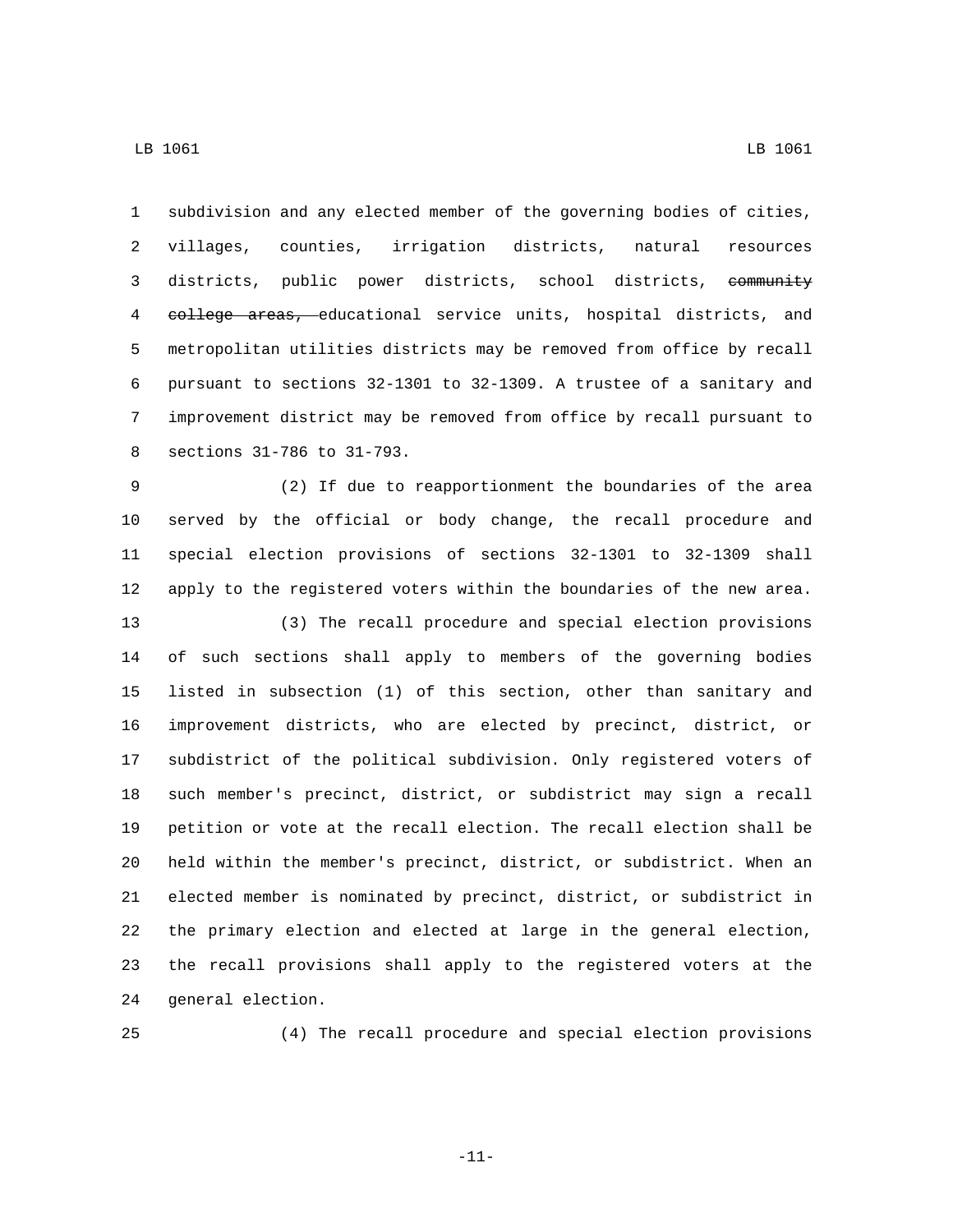shall apply to the mayor and members of the city council of municipalities with a home rule charter notwithstanding any contrary 3 provisions of the home rule charter.

 Sec. 8. Section 77-3445, Revised Statutes Cumulative 5 Supplement, 2012, is amended to read:

 77-3445 A council on public improvements and services may be created within each county or for adjoining counties by resolutions of county boards or by joint resolutions passed by at least three different types of political subdivisions located in the county which are authorized to levy property taxes or which may benefit from property taxes affected by the levy limits imposed by sections 77-3442 to 77-3444. Such councils shall include, but are not limited to, one elected official from each school board, county board, incorporated city or village, natural resources district, 15 community college, educational service unit, hospital district, airport authority, fire protection district, and township taxing property within the county or counties. The elected governing body of each political subdivision which has the legal authority to request property tax funding or a levy set by the county board within a county may by resolution of the governing body appoint one elected official from the governing board to the council on public 22 improvements and services.

 Councils on public improvements and services may meet as often as necessary prior to the adoption of budgets and property tax requests affected by the levy limits described in sections 77-3442 to

-12-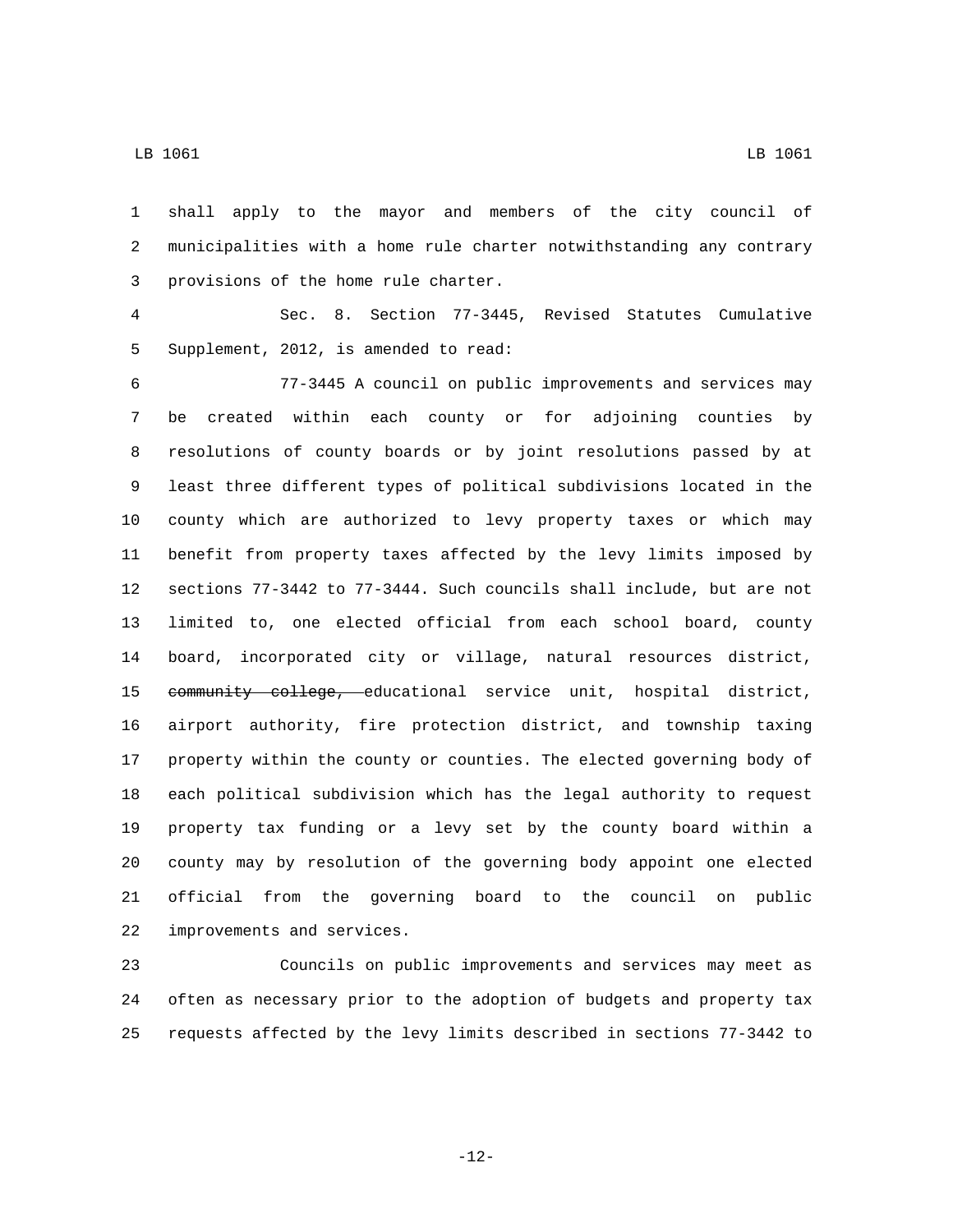LB 1061 LB 1061

 77-3444. The council shall jointly examine the budgets and property tax requests of each governmental agency or quasi-governmental agency with statutory authority to request a share of the property tax. The county clerk of each county shall attend such meetings and keep a public record of the proceedings. Each council on public improvements and services which is created by resolution as provided in this section shall hold at least one public meeting prior to the adoption of public budgets affected by the levy limits imposed by sections 77-3442 to 77-3444. Such council may continue to meet to discuss issues of public service provision in an effective and coordinated manner, the impacts of levy limits, state and federal law, program, or aid changes, and the joint provision or use of capital facilities 13 and equipment.

 Sec. 9. Section 85-1506, Reissue Revised Statutes of 15 Nebraska, is amended to read:

 85-1506 Each community college area shall be governed by 17 a board composed of eleven members appointed by the county boards 18 that comprise the community college area. The governing boards shall be known as the Community College Board of Governors for the 20 community college area the board serves.

 Sec. 10. Section 85-1507, Reissue Revised Statutes of 22 Nebraska, is amended to read:

 85-1507 Each board shall annually elect from among its members a chairperson and a vice-chairperson, each to serve for one year. The board shall appoint a secretary and a treasurer, and one

-13-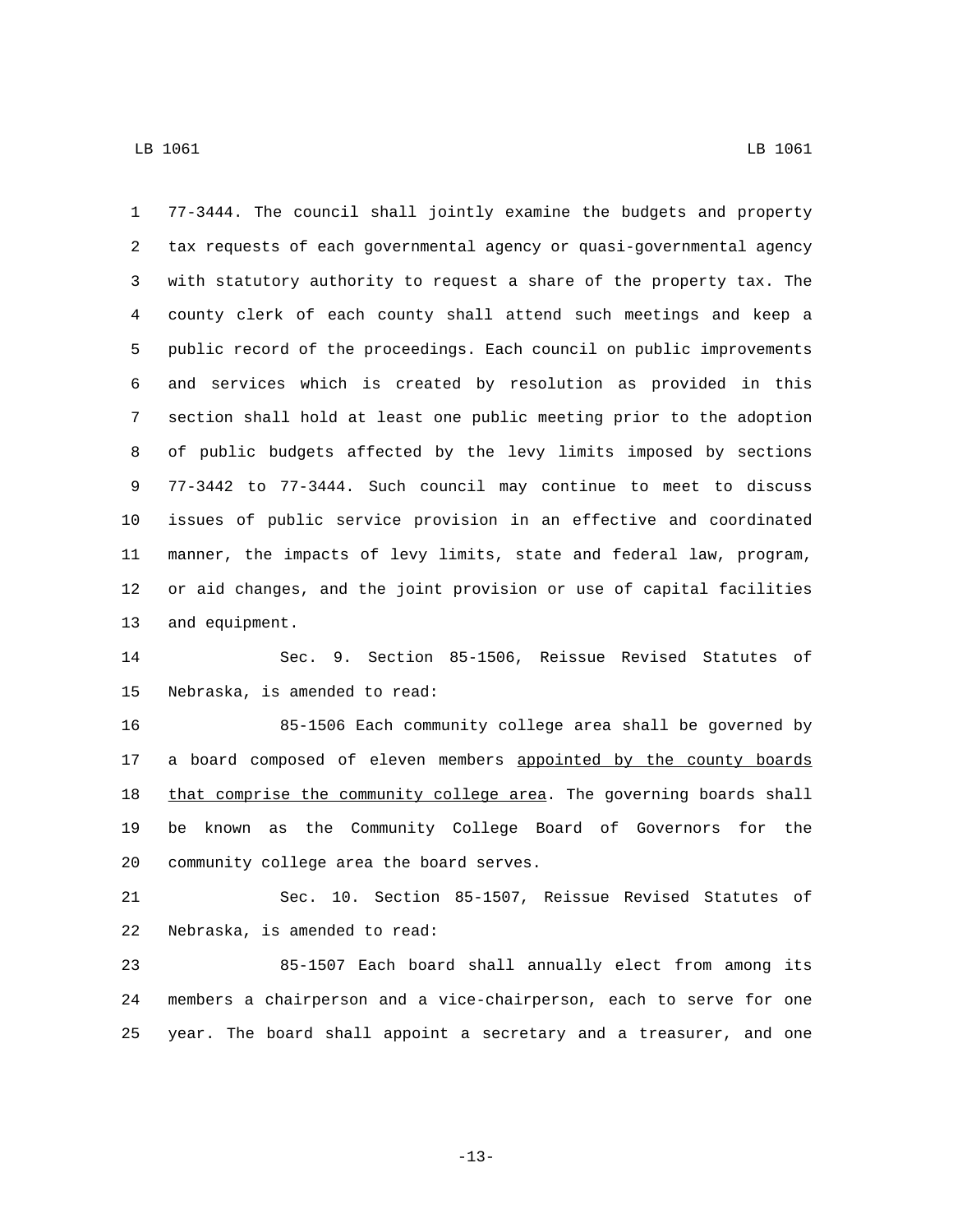person may hold both such offices. A majority of the members of the board shall constitute a quorum, and no action shall be taken by less than a majority of the members present and voting, except that approval of employee contracts and the appropriation of money from the funds of the community college area shall be by the affirmative vote of a majority of elected members of the board. For purposes of this section, appropriation shall mean the adoption or modification 8 of budgets for the community college area.

 Sec. 11. Section 85-1514, Reissue Revised Statutes of 10 Nebraska, is amended to read:

 85-1514 (1) In addition to the events listed in section 12 32 560, a A vacancy on any board shall exist in the event of the 13 removal of a board member from the community college area. for board members elected at large or community college district for board 15 members elected by district. After notice and hearing, a vacancy shall also exist when any board member is absent from more than three consecutive regular meetings of the board unless such absences are excused by a majority of the remaining board members. In the event of a vacancy from any of such causes or otherwise, such vacancy shall be 20 filled by the remaining board members county boards as provided in 21 section 85-1506 for the balance of the unexpired term. Any person so named to fill a vacancy shall have the same qualifications as his or her immediate predecessor. Such appointment shall be made in writing 24 and certified to the office of the Secretary of State.

 $(2)$  If after a primary election there is a vacancy upon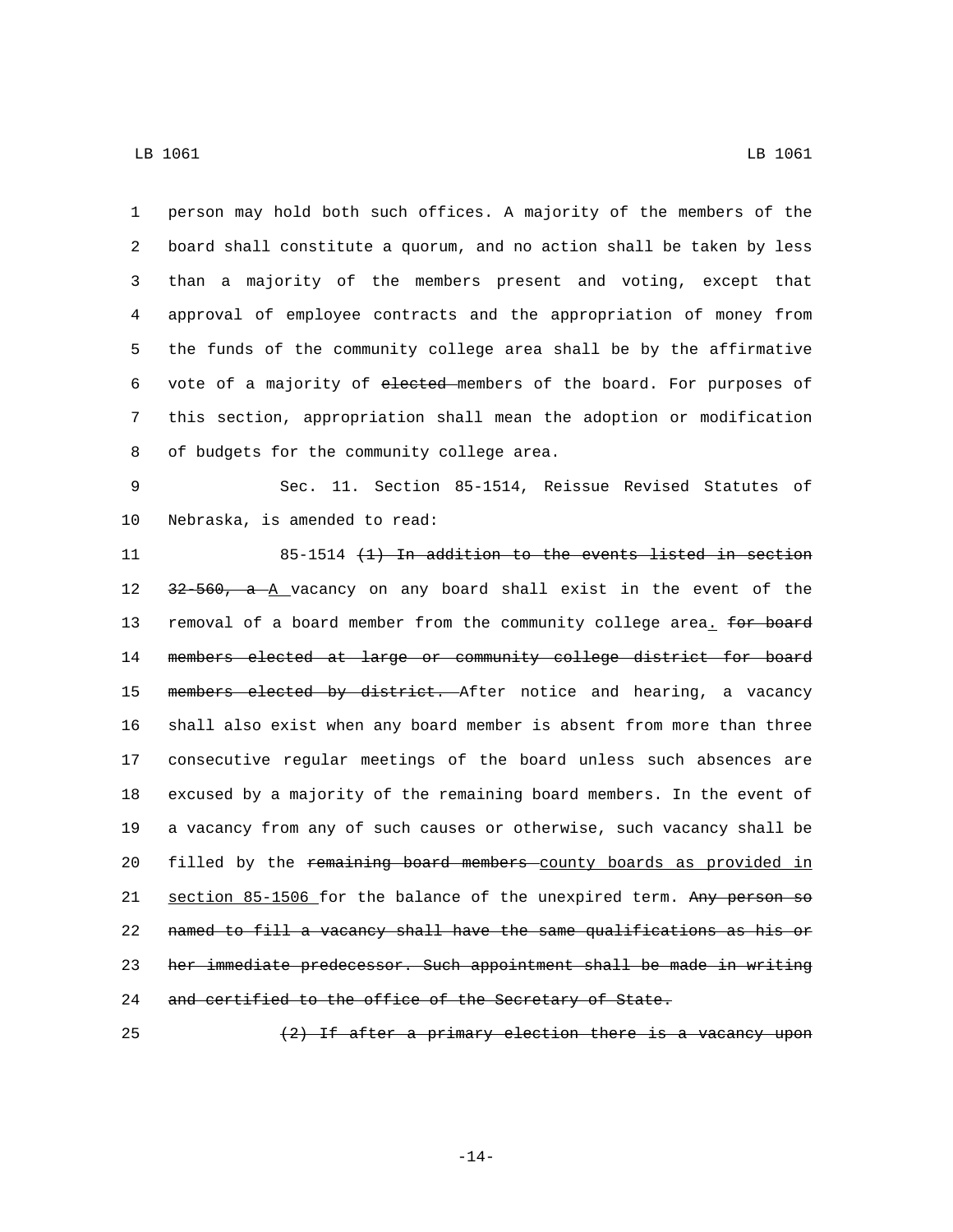the ballot, such vacancy shall be filled by a petition candidate 2 pursuant to section 32-625.

 (3) An incumbent shall not be permitted to hold over the term, but such office shall automatically become vacant and an appointment shall be made within one calendar month to fill such vacancy for the ensuing term. If there are vacancies in the offices of a majority of the members of the board, the Secretary of State 8 shall conduct a special election to fill such vacancies.

 Sec. 12. Section 85-1541, Reissue Revised Statutes of 10 Nebraska, is amended to read:

 85-1541 For purposes of section 85-1542, volunteer shall 12 mean a person who is not an elected or appointed-official or employee of a community college area who, at the request or with the permission of the board of governors of the community college area, engages in activities related to the purposes and functions of the community college area or for its general benefit.

 Sec. 13. Section 85-1542, Reissue Revised Statutes of 18 Nebraska, is amended to read:

 85-1542 The board of governors of any community college 20 area may authorize the issuance of a pass to any elected or appointed official, employee, retired employee, or volunteer of the community college area, member of a senior citizens group, or city official authorizing the admittance of the recipient of the pass and his or her spouse to recognized college activities without the need for the payment of any fee or charge. Such pass may be issued at no cost to

-15-